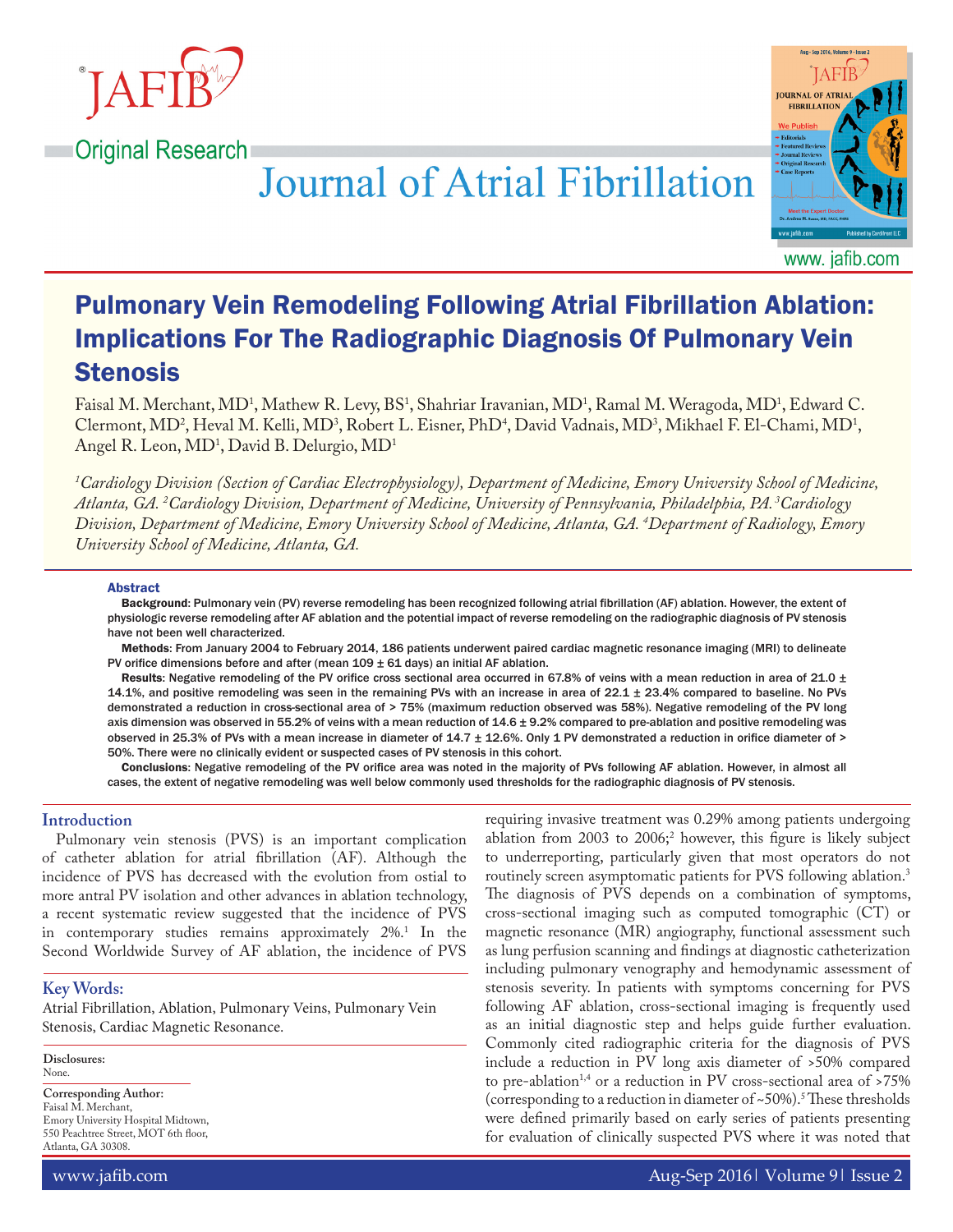

Figure 1: A and B. Example of orthogonal projections on cardiac magnetic resonance imaging used to define the pulmonary vein (PV) orifice. C and D. Long and short axis measurements of the PV orifice used to calculate the orifice cross-sectional area. Preablation (panel C), the right superior PV measured 20 x 17 mm. Post-ablation (panel D), it measured  $13 \times 10$  mm. RSPV = right superior pulmonary vein, LA = left atrium

symptoms typically emerged when the severity of stenosis reached a threshold of approximately 60% reduction in diameter.<sup>6,7</sup> However, it is well recognized that AF ablation and maintenance of sinus rhythm may result in reductions of left atrial (LA) size and pressure, with concomitant reverse remodeling of the PVs and a physiologic reduction in PV size.<sup>8-14</sup> However, the incidence and extent of physiologic reverse remodeling associated with AF ablation and the manner in which reverse remodeling may impact the radiographic diagnosis of PVS have not been well described.

## **Methods**

The Emory University institutional review board approved the study protocol. Patients at Emory University Hospital Midtown undergoing initial catheter ablation for atrial fibrillation between January 2004 and February 2014 who had paired pre- and postprocedure cardiac magnetic resonance (CMR) imaging performed to delineate PV anatomy were included in this analysis. Post-procedure CMR was performed in all patients in this cohort to screen for PVS. Baseline demographic data, clinical covariates and procedural details were ascertained by review of electronic medical records. The decision to perform AF ablation along with specific details of the ablation strategy and peri-procedural management were performed at the discretion of the treating physician.

Pre- and post-ablation gadolinium-enhanced CMR scans were performed on a 1.5 tesla Philips Intera® MRI scanner (Amsterdam, Netherlands) using a 5-element phased-array cardiac coil. Turbospin echo and gradient echo images in axial and double oblique planes following the administration of gadopentetate dimeglumine

(Magnevist®) or gadobenate dimeglumine (MultiHance®) (dosed at 0.075-0.10 mmol/kg) were used to delineate PV anatomy. Orthogonal projections of angiographic images were used to measure PV dimensions (Figure 1). PV orifice cross-sectional area was calculated from the ostial long and short axis dimensions assuming an ellipsoid shape.15

From the 186 patients in this cohort, 18 patients (9.7%) had a left common PV and in these cases, the left-sided veins were excluded from the analysis of PV remodeling, resulting in a total of 708 individual PV orifices for analysis.

### **Statistical Analysis**

Continuous variables are presented as mean ± standard deviation and categorical data are summarized as frequencies and percentages. Comparisons across groups were performed using the Student's T-test or Fisher's exact test, as appropriate. Correlations between continuous variables were performed using Pearson correlation coefficients. For all comparisons, a two-tailed p < 0.05 was considered to be statistically significant. Analysis was performed using STATISTICA software (Statsoft, Inc., Tulsa, OK).

#### **Results**

During the period of interest, 186 patients underwent paired pre- and post-procedure CMR scans associated with a first AF ablation procedure. Mean age of patients in this cohort was 58.3 ± 9.8 years, 82% were male and 24% had persistent AF. Other baseline characteristics are presented in Table 1. The vast majority of patients in this cohort underwent antral PV isolation with radiofrequency (RF) (n=181) and 5 patients underwent Cryoballoon ablation. There were no significant differences in baseline characteristics between patients in the 2 ablation modality groups. The post-procedure CMR was performed  $109 \pm 61$  days following ablation. No patients in this cohort had clinically evident or suspected PV stenosis.

At baseline (prior to ablation), the mean cross-sectional areas of the four PVs were: left superior PV (LSPV) 202.6 ± 66.6 mm2; left inferior PV (LIPV) 177.9 ± 84.4 mm2; right superior PV (RSPV)  $268.4 \pm 114.9 \text{ mm}^2$  and right inferior PV (RIPV) 221.9  $\pm$  86.6 mm<sup>2</sup>. At the time of follow-up CMR, negative remodeling of the PV orifice



Figure 2: Distribution of changes in pulmonary vein orifice cross sectional area observed after atrial fibrillation ablation. The dashed red line marks the 75% reduction in cross sectional area threshold which is commonly used for the radiographic diagnosis of pulmonary vein stenosis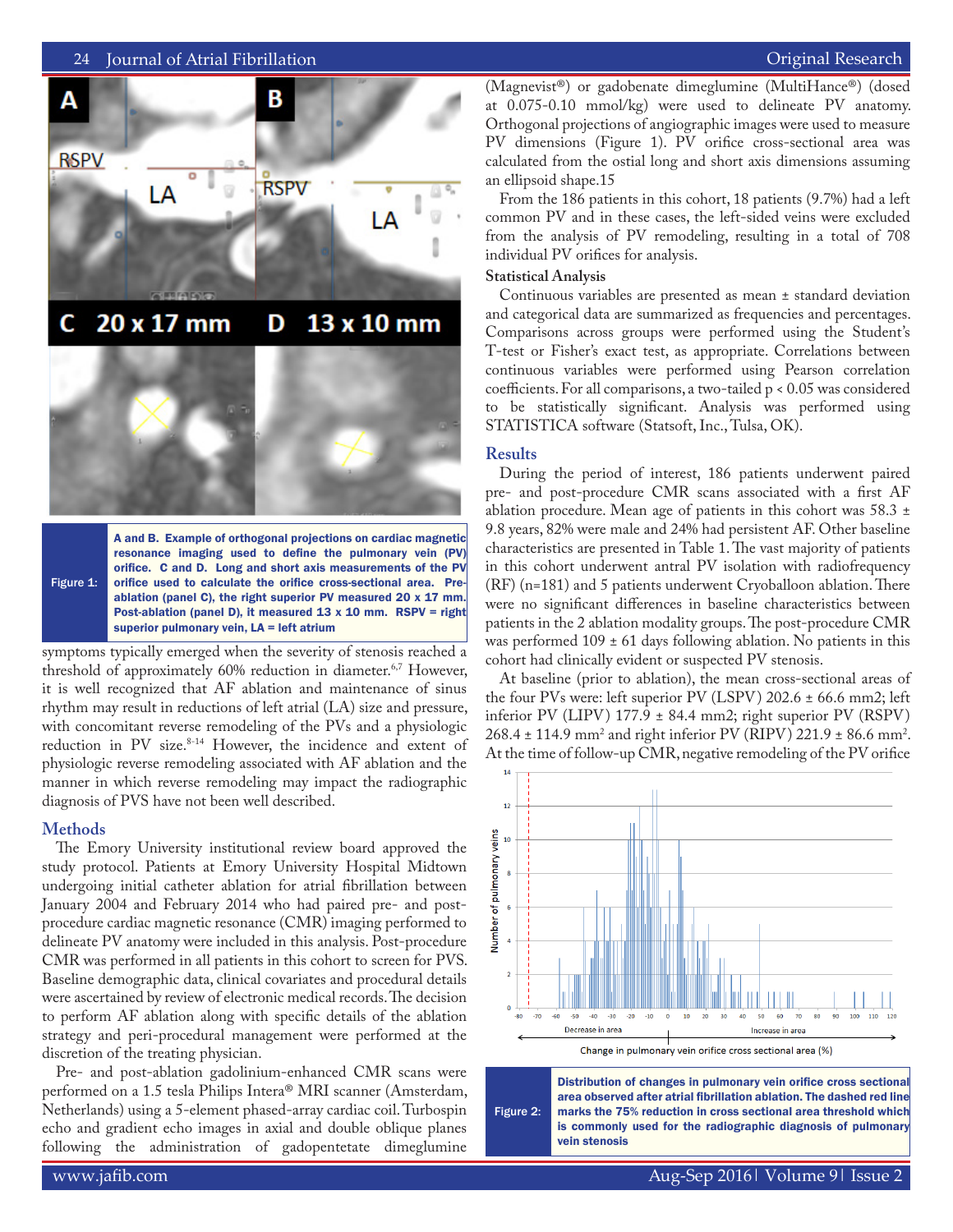(defined by a reduction in cross sectional area) was observed in 67.8% of veins, with a mean reduction in area of  $21.0 \pm 14.1\%$  and positive remodeling was seen in the remaining PVs with an increase in area of 22.1 ± 23.4%. Averaging all veins, the mean percent change in PV orifice cross sectional area for each of the four PVs ranged from a mean reduction of 5.1% in the RIPV to a reduction of 9.8% in the RSPV (Table 2). For all PVs, the mean change in cross sectional area is plotted in Figure 2 and approximates a bell-shaped distribution, with the peak centered in the range of roughly 5-10% reduction in orifice area across all veins. The largest decrease in orifice area in any vein observed was 58%, well below the currently used threshold of 75% for the radiographic diagnosis of PVS (marked by the dashed red line in Figure 2).

There were some statistically significant, although relatively weak correlations in the extent of negative or positive remodeling between PVs. The strongest correlation was between the LSPV and RIPV (r  $= 0.247$ ,  $p = 0.02$ ). Other significant correlations included the LSPV vs. LIPV (r = 0.239, p = 0.03) and LSPV vs. RSPV (r = 0.220, p = 0.04). Other correlations were not significant. At the patient level, out of 186 patients included in this cohort, 44 demonstrated evidence of concordant positive remodeling, meaning that all PVs showed an increase in orifice size following ablation whereas only 5 patients showed evidence of concordant negative remodeling. This data highlights that although over two-thirds of PVs demonstrated negative remodeling, in the vast majority of patients, at least one PV showed an increase in size, leading to lack of concordance in negative remodeling. In contrast, when positive remodeling was present, it was much more likely that all PVs increased in size leading to a concordant pattern. No significant difference was noted in the need for cardioversion in the first 3 months following ablation among patients with, compared to those without, concordant positive remodeling.

Data on PV long axis diameter are also presented in Table 2. Following ablation, approximately half of PVs demonstrated a reduction in diameter, about a quarter increased in diameter and no change was noted in the remaining patients. The distribution of changes in PV diameter following ablation is plotted in Figure 3. The maximum observed decrease in PV diameter following ablation was 51%, which is just above the commonly used threshold of 50% (marked by the dashed red line in Figure 3). With the exception of that single PV, all others demonstrated changes in diameter well below the 50% threshold.

### **Discussion**

Our data demonstrate that AF ablation is associated with negative remodeling of the PV orifice area in about two-thirds of PVs, and the expected physiologic change in PV orifice area follows a roughly bellshaped distribution with a mean reduction in orifice area of about 5-10%. In about one-third of PVs, positive remodeling is observed after ablation and when present, positive remodeling is more likely to affect all PVs in a concordant pattern. Importantly, the physiologic range of negative remodeling observed is well below the thresholds currently used for the radiographic diagnosis of PV stenosis.

Numerous prior studies have assessed the extent of PV negative remodeling associated with AF ablation by comparing paired baseline and follow-up imaging studies (both CT and MR), usually performed at a mean follow-up of approximately 2 - 4 months post-ablation. In these studies, the mean reduction in PV diameter following ablation has ranged from 6.5 - 16%.<sup>10,11,13,16</sup> In similarly designed studies, it has been noted that the percentage of PVs that can be expected to demonstrate evidence of negative remodeling ranges from 22 - 38%.9,11,14 Our data add to this existing body of literature in several ways. First, a major difference between prior studies assessing PV remodeling after AF ablation and our analysis is that most prior studies have focused on a single PV diameter measurement rather than assessing cross-sectional area. However, it is well recognized that the PV orifice in most patients is ellipsoid, not spherical<sup>15,17,18</sup> and therefore, a single long-axis diameter measurement does not fully represent the orifice size or the degree of hemodynamic impact from narrowing of the PV orifice. When assessing cross-sectional area, our data suggest that nearly two-thirds of PVs demonstrate evidence of negative remodeling after ablation. In contrast, prior studies looking only at changes in diameter, but not in area, have suggested that the percentage of PVs that demonstrate negative remodeling is lower, ranging from  $22 - 38\%$ ,  $9,11,14$  Additionally, whereas most previous studies have focused on the extent of negative remodeling, our data also incorporates the extent of positive remodeling and in doing so, we are able to demonstrate that the physiologic range of PV orifice remodeling following ablation approximates a bell-shaped distribution, with a mean change in cross-sectional area of around negative 5-10% (Figure 2).

Having demonstrated such a bell-shaped distribution, it is interesting to speculate on the potential mechanisms for negative and positive remodeling. Although the pathophysiologic mechanisms which lead to PVS have not been precisely defined, it has been speculated based on histologic studies that inflammatory injury leads to collagen deposition, intimal proliferation, fibrosis and eventually endovascular contraction.1 However, it seems probable that the mechanisms leading to physiologic negative remodeling are likely distinct from the patterns of injury that lead to clinically relevant PVS. It has been speculated that successful catheter ablation, and the maintenance of sinus rhythm, may lead to reductions in LA volume and pressure, with a corresponding reduction in PV size. Although some studies have demonstrated a correlation between post-ablation reduction in LA volume and PV size<sup>13</sup> others have suggested that



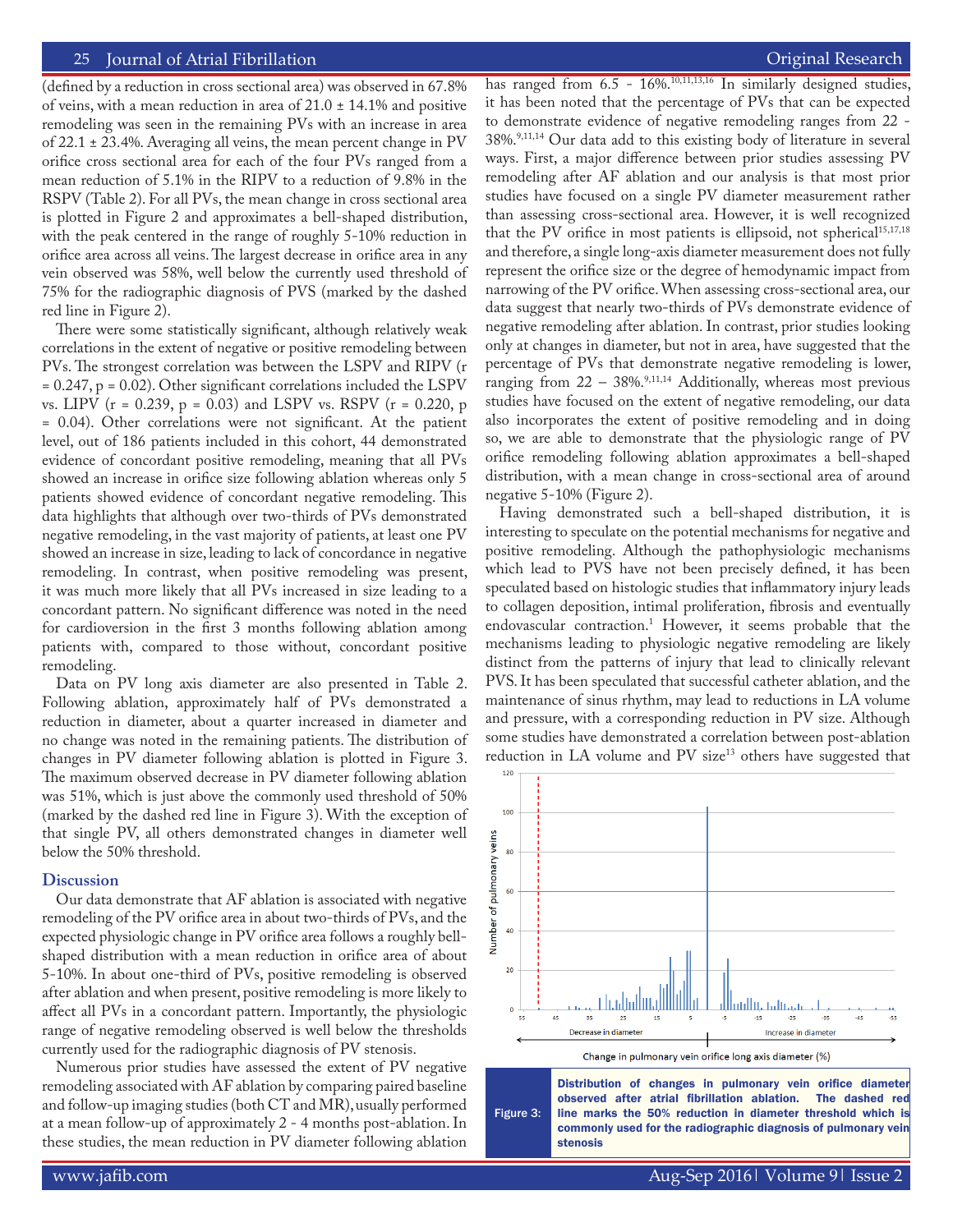#### Table 1: Baseline characteristics

|                                              | $n = 186$      |
|----------------------------------------------|----------------|
| Age (years)                                  | $58.3 \pm 9.8$ |
| Male gender                                  | 152 (81.7)     |
| Hypertension                                 | 76 (40.9)      |
| Coronary artery disease                      | 14(7.5)        |
| <b>Diabetes mellitus</b>                     | 7(3.8)         |
| Obstructive sleep apnea                      | 20(10.8)       |
| Persistent atrial fibrillation               | 45 (24.2)      |
| Medical therapy at the time of ablation      |                |
| <b>Beta blockers</b>                         | 57 (30.6)      |
| Non-dihydropyridine calcium channel blockers | 18(9.7)        |
| Angiotensin antagonists                      | 37(19.9)       |
| <b>Statins</b>                               | 47 (25.3)      |
| Warfarin                                     | 80(43)         |
| Novel oral anticoagulants                    | 24 (12.9)      |
| Amiodarone                                   | 12(6.5)        |
| Dronaderone                                  | 17(9.1)        |
| Sotalol                                      | 32(17.2)       |
| <b>Dofetilide</b>                            | 9(4.8)         |
| <b>Class Ic antiarrhythmics</b>              | 55(29.6)       |

the magnitude of PV remodeling differs between PVs and does not necessarily correspond with changes in LA volume.<sup>12,16</sup> Our data are more consistent with the later in demonstrating that correlations between PVs in the extent of remodeling were relatively weak and although the majority of PVs demonstrated evidence of negative remodeling, within individual patients, there was significant variability in the pattern of PV remodeling leading to a lack of concordance in negative remodeling. The correlation between maintenance of sinus rhythm after ablation, LA pressure and PV remodeling is likely complex and requires further elucidation.

Defining the expected range of physiologic remodeling after AF ablation has important relevance for the diagnosis of PVS. Although PVS has become less common with advances in ablation technology and evolution from ostial to antral lesions, a recent systematic review suggested that the incidence of PVS in contemporary studies ranges from 3-8% (mean ~2%)1 and these figures may be an underestimate since most operators do not screen for PVS in the absence of clinical concern.3 As such, determining the risk of PVS remains an important step in defining the safety of new ablation technologies. For instance, in a recent analysis of 50 patients undergoing ablation with the

pulmonary vein ablation catheter (PVAC, Medtronic, Minneapolis, MN), mild PV narrowing (defined by a reduction in diameter of 10- 24%) occurred in 35% of PVs, moderate narrowing (defined by a reduction in diameter of 25-50%) occurred in 30% of PVs and severe narrowing (defined by >50% diameter reduction) occurred in 4% of PVs,<sup>16</sup> leading the authors to conclude that the observed rates were "a reason for concern." Our data would suggest that mild to moderate narrowing of the PV diameter (<50%) are within the physiologic range of negative remodeling which can be expected following AF ablation. In the Clinical Study of the Artic-Front Cryoablation Balloon for the Treatment of Paroxysmal Atrial Fibrillation (STOP-AF) trial, using a definition of PVS of reduction in cross-sectional area >75%, only 10 PVs out of 228 patients in the on-treatment analysis met radiographic criteria for PVS.<sup>5</sup> Our data suggest that using crosssectional area, rather than diameter, and taking into account the expected physiologic range of negative remodeling associated with AF ablation, are both likely to improve the sensitivity and specificity of radiographic criteria for determining PVS.

Lastly, it is important to note that our analysis, along with most prior studies assessing the incidence of PVS, have focused on radiographic measurements of PV area and diameter. It is conceivable that beyond area and diameter, other radiographic patterns of PV stenosis may exist, such as unexpected deformities in the shape or morphology of PVs as a result of pathologic injury. Such morphology criteria may be missed when relying on diameter or area alone. However, until such morphologic criteria have been systematically assessed and validated for the purpose of diagnosing PVS, our data suggest that some caution should be applied when using PV diameter and area to identify PVS given the expected ranges of physiologic remodeling.

## **Limitations**

Several important limitations of our cohort should be noted. First, due to changes over time in the CMR protocol for quantifying LA volumes at our institution, we are unable to assess the relationship between changes in LA volume and PV remodeling. Additionally, although it is interesting to speculate on the relationship between success of ablation (i.e. maintenance of sinus rhythm) and the pattern of PV remodeling, we are unable to provide consistent data on the recurrence rates of AF in this cohort. At our institution, as in many others, there has been a gradual tendency to more rigorous monitoring of patients to detect sub-clinical AF episodes after ablation.<sup>3</sup> Therefore, temporal changes in the intensity of monitoring postablation would likely confound the relationship between recurrence

| Table 2:                              |                                                  | <b>Changes in pulmonary vein orifice size</b> |                                                       |           |                 |  |  |
|---------------------------------------|--------------------------------------------------|-----------------------------------------------|-------------------------------------------------------|-----------|-----------------|--|--|
|                                       | Baseline cross sectional area (mm <sup>2</sup> ) | Mean change in cross sectional area (%)       | Percentage of patients with change following ablation |           |                 |  |  |
|                                       |                                                  |                                               | <b>Reduction</b>                                      | No change | <b>Increase</b> |  |  |
| Left superior pulmonary vein          | $202.6 \pm 66.6$                                 | $-6.4 \pm 26.5$                               | 61.8                                                  |           | 38.2            |  |  |
| Left inferior pulmonary vein          | $177.9 \pm 84.4$                                 | $-7.7 \pm 28.5$                               | 73.4                                                  |           | 26.6            |  |  |
| Right superior pulmonary vein         | $268.4 \pm 114.9$                                | $-9.8 \pm 24.5$                               | 69.8                                                  |           | 30.2            |  |  |
| Right inferior pulmonary vein         | $221.9 \pm 86.6$                                 | $-5.1 \pm 26.8$                               | 67.5                                                  |           | 32.5            |  |  |
|                                       | Baseline long axis diameter (mm)                 | Mean change in diameter (%)                   | Percentage of patients with change following ablation |           |                 |  |  |
|                                       |                                                  |                                               | <b>Reduction</b>                                      | No change | Increase        |  |  |
| Left superior pulmonary vein          | $18.0 \pm 3.3$                                   | $-5.1 \pm 14.6$                               | 56.5                                                  | 20.9      | 22.6            |  |  |
| Left inferior pulmonary vein          | $17.5 \pm 3.3$                                   | $-6.0 \pm 16.3$                               | 63.1                                                  | 22.3      | 14.6            |  |  |
| Right superior pulmonary vein         | $20.3 \pm 4.3$                                   | $-5.2 \pm 15.4$                               | 53.9                                                  | 20.6      | 25.5            |  |  |
| Right inferior pulmonary vein         | $18.3 \pm 3.7$                                   | $-2.0 \pm 13.4$                               | 49.3                                                  | 21.1      | 29.6            |  |  |
| Data are presented as mean ± standard |                                                  |                                               |                                                       |           |                 |  |  |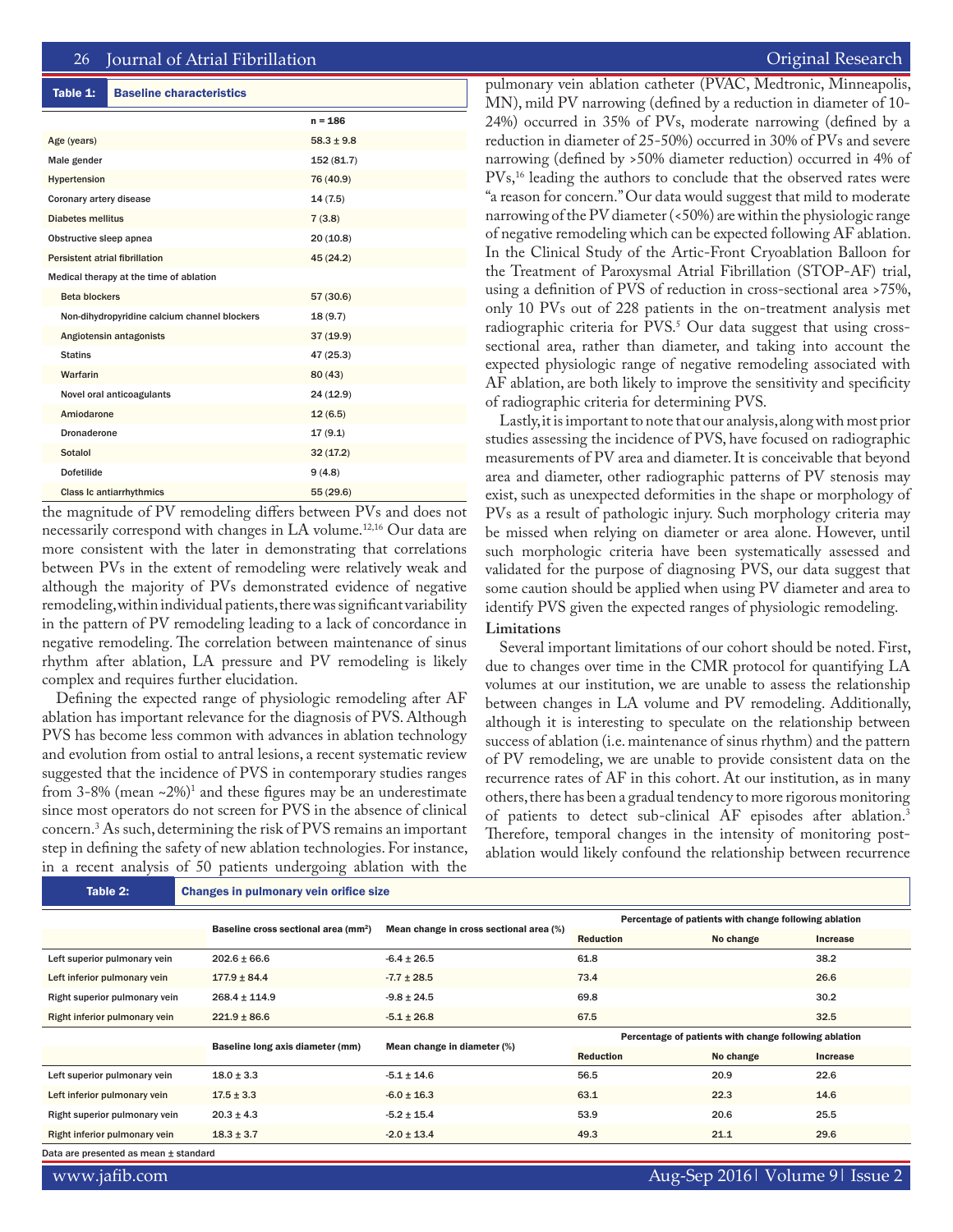# 27 Journal of Atrial Fibrillation **Community Community** Community Community Community Community Community Community

of AF and PV remodeling patterns. As noted in the Results section, we did not note any correlation between the need for cardioversion post-ablation and the pattern of remodeling.

All follow-up CMRs in this cohort were performed within the first few months after ablation, roughly corresponding to the clinical "blanking period". Therefore, we are unable to comment on longer-term impacts of ablation on PV remodeling and the extent to which the remodeling patterns observed soon after ablation may change with time. Lastly, our analysis demonstrates a range of physiologic negative remodeling which may impact the diagnosis of PVS when using PV diameter and area criteria. In the absence of histologic or functional assessments of PV remodeling and without specific radiographic criteria to differentiate pathologic injury from physiologic remodeling, we cannot exclude the possibility of overlap between physiologic negative remodeling and pathologic PV stenosis in our cohort. However, as detailed in the Results section, there were no cases of clinically suspected PVS in this analysis.

## **Conclusions**

Pulmonary vein negative remodeling, defined by a reduction in cross-sectional area, occurs in approximately two-thirds of PVs following a first AF ablation and the extent of remodeling follows a roughly bell-shaped distribution with a mean change in PV orifice area of around negative 5-10%. These changes occur in the absence of any clinical evidence to suggest PVS. The expected physiologic range of PV remodeling should be taken into account when determining

radiographic thresholds for diagnosing PV stenosis.

### **References**

- 1. Rostamian Armand, NarayanSanjiv M, ThomsonLouise, FishbeinMichael, SiegelRobert J. The incidence, diagnosis, and management of pulmonary vein stenosis as a complication of atrial fibrillation ablation. J Interv Card Electrophysiol. 2014;40 (1):63–74.
- 2. Cappato Riccardo, CalkinsHugh, ChenShih-Ann, DaviesWyn, IesakaYoshito, KalmanJonathan, KimYou-Ho, KleinGeorge, NataleAndrea, PackerDouglas, SkanesAllan, AmbrogiFederico, BiganzoliElia. Updated worldwide survey on the methods, efficacy, and safety of catheter ablation for human atrial fibrillation. Circ Arrhythm Electrophysiol. 2010;3 (1):32–8.
- 3. Calkins Hugh, KuckKarl Heinz, CappatoRiccardo, BrugadaJosep, CammA John, ChenShih-Ann, CrijnsHarry J G, DamianoRalph J, DaviesD Wyn, DiMarcoJohn, EdgertonJames, EllenbogenKenneth, EzekowitzMichael D, HainesDavid E, HaissaguerreMichel, HindricksGerhard, IesakaYoshito, JackmanWarren, JalifeJosé, JaisPierre, KalmanJonathan, KeaneDavid, KimYoung-Hoon, KirchhofPaulus, KleinGeorge, KottkampHans, KumagaiKoichiro, LindsayBruce D, MansourMoussa, MarchlinskiFrancis E, McCarthyPatrick M, MontJ Lluis, MoradyFred, NademaneeKoonlawee, NakagawaHiroshi, NataleAndrea, NattelStanley, PackerDouglas L, PapponeCarlo, PrystowskyEric, RavieleAntonio, ReddyVivek, RuskinJeremy N, SheminRichard J, TsaoHsuan-Ming, WilberDavid. 2012 HRS/EHRA/ECAS expert consensus statement on catheter and surgical ablation of atrial fibrillation: recommendations for patient selection, procedural techniques, patient management and follow-up, definitions, endpoints, and research trial design: a report of the Heart Rhythm Society (HRS) Task Force on Catheter and Surgical Ablation of Atrial Fibrillation. Developed in partnership with the European Heart Rhythm Association (EHRA), a registered branch of the European Society of Cardiology (ESC) and the European Cardiac Arrhythmia Society (ECAS); and in collaboration with the American College of Cardiology (ACC), American Heart Association (AHA), the Asia Pacific Heart Rhythm Society (APHRS), and the Society of Thoracic Surgeons (STS). Endorsed by the governing bodies of the American College of Cardiology Foundation, the

American Heart Association, the European Cardiac Arrhythmia Society, the European Heart Rhythm Association, the Society of Thoracic Surgeons, the Asia Pacific Heart Rhythm Society, and the Heart Rhythm Society. Heart Rhythm. 2012;9 (4):632–696.e21.

- 4. Lu Hai-Wen, WeiPing, JiangSen, GuShu-Yi, FanLi-Chao, LiangShuo, JiXiaobin, RajbanshiBhavana, XuJin-Fu. Pulmonary Vein Stenosis Complicating Radiofrequency Catheter Ablation: Five Case Reports and Literature Review. Medicine (Baltimore). 2015;94 (34).
- 5. Packer Douglas L, KowalRobert C, WheelanKevin R, IrwinJames M, ChampagneJean, GuerraPeter G, DubucMarc, ReddyVivek, NelsonLinda, HolcombRichard G, LehmannJohn W, RuskinJeremy N. Cryoballoon ablation of pulmonary veins for paroxysmal atrial fibrillation: first results of the North American Arctic Front (STOP AF) pivotal trial. J. Am. Coll. Cardiol. 2013;61 (16):1713–23.
- 6. Packer Douglas L, KeelanPaul, MungerThomas M, BreenJerome F, AsirvathamSam, PetersonLaura A, MonahanKristi H, HauserMary F, ChandrasekaranK, SinakLawrence J, HolmesDavid R. Clinical presentation, investigation, and management of pulmonary vein stenosis complicating ablation for atrial fibrillation. Circulation. 2005;111 (5):546–54.
- 7. Holmes David R, MonahanKristi H, PackerDouglas. Pulmonary vein stenosis complicating ablation for atrial fibrillation: clinical spectrum and interventional considerations. JACC Cardiovasc Interv. 2009;2 (4):267–76.
- 8. Artuso Elisabetta, StomaciBerardino, VerlatoRoberto, TurriniPietro, LafiscaNicolò, BaccillieriMaria Stella, Di MarcoAttilio, PiovesanaPiergiuseppe. Transesophageal echocardiographic follow-up of pulmonary veins in patients undergoing ostial radiofrequency catheter ablation for atrial fibrillation. Ital Heart J. 2005;6 (7):595–600.
- 9. Kato Ritsushi, LickfettLars, MeiningerGlenn, DickfeldTimm, WuRichard, JuangGeorge, AngkeowPiamsook, LaCorteJennifer, BluemkeDavid, BergerRonald, HalperinHenry R, CalkinsHugh. Pulmonary vein anatomy in patients undergoing catheter ablation of atrial fibrillation: lessons learned by use of magnetic resonance imaging. Circulation. 2003;107 (15):2004–10.
- 10. Scharf Christoph, SneiderMichael, CaseIan, ChughAman, LaiSteve W K, PelosiFrank, KnightBradley P, KazerooniElla, MoradyFred, OralHakan. Anatomy of the pulmonary veins in patients with atrial fibrillation and effects of segmental ostial ablation analyzed by computed tomography. J. Cardiovasc. Electrophysiol. 2003;14 (2):150–5.
- 11. Anselme Frédéric, GahideGérald, SavouréArnaud, GerbaudEdouard, MabruMikael, CribierAlain, DacherJean-Nicolas. MR evaluation of pulmonary vein diameter reduction after radiofrequency catheter ablation of atrial fibrillation. Eur Radiol. 2006;16 (11):2505–11.
- 12. Tsao Hsuan-Ming, WuMei-Han, HuangBien-Hsien, LeeShih-Huang, LeeKun-Tai, TaiChing-Tai, LinYung-Kuo, HsiehMing-Hsiung, KuoJen-Yuan, LeiMeng-Huan, ChenShih-Ann. Morphologic remodeling of pulmonary veins and left atrium after catheter ablation of atrial fibrillation: insight from long-term follow-up of three-dimensional magnetic resonance imaging. J. Cardiovasc. Electrophysiol. 2005;16 (1):7–12.
- 13. Jayam Vinod K, DongJun, VasamreddyChandrasekhar R, LickfettLars, KatoRitsushi, DickfeldTimm, EldadahZayd, DalalDarshan, BlumkeDavid A, BergerRonald, HalperinHenry R, CalkinsHugh. Atrial volume reduction following catheter ablation of atrial fibrillation and relation to reduction in pulmonary vein size: an evaluation using magnetic resonance angiography. J Interv Card Electrophysiol. 2005;13 (2):107–14.
- 14. Dong Jun, VasamreddyChandrasekhar R, JayamVinod, DalalDarshan, DickfeldTimm, EldadahZayd, MeiningerGlenn, HalperinHenry BergerRonald, BluemkeDavid A, CalkinsHugh. Incidence and predictors of pulmonary vein stenosis following catheter ablation of atrial fibrillation using the anatomic pulmonary vein ablation approach: results from paired magnetic